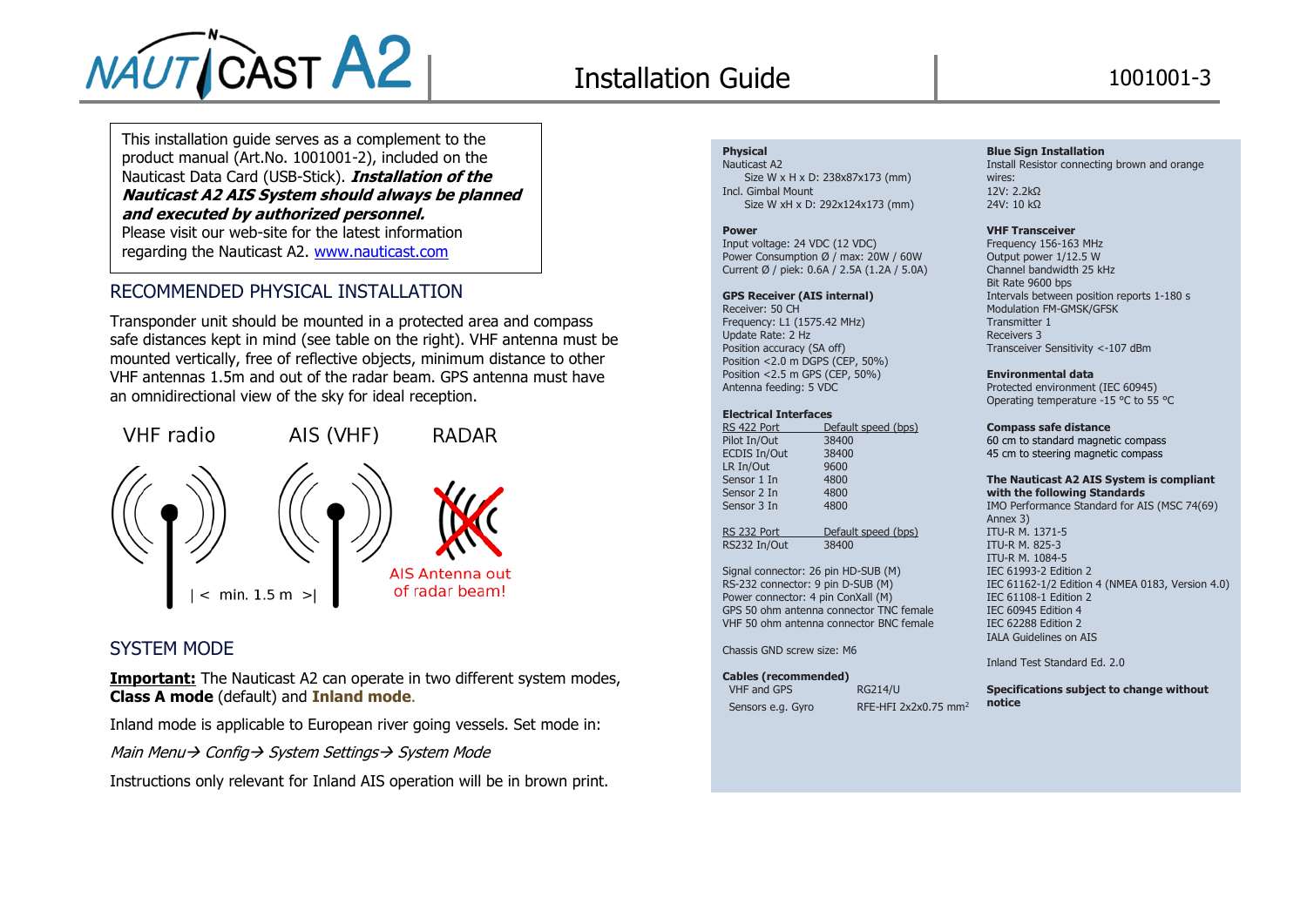

# SYSTEM CONFIGURATION

NOTE: Set correct System mode (**CLASS A** / **Inland** before proceeding)

Language: Main Menu  $\rightarrow$  Config  $\rightarrow$  Display  $\rightarrow$  Language

Set up the following parameters under: Main Menu  $\rightarrow$  Config  $\rightarrow$  Ship Static

| <b>Class A Mode</b> | <b>Inland Mode</b>                |
|---------------------|-----------------------------------|
| <b>MMSI</b>         | <b>MMSI</b>                       |
| <b>IMO</b>          | $IMO = 0$                         |
| Call Sign           | <b>Call Sign</b>                  |
| Ship Name           | Ship Name                         |
| Height over Keel    | Height over Keel                  |
| Ship Type           | ERI Code / Euro type              |
| Ship Dimension*     | SOG/COG/HDG quality               |
|                     | Euro number                       |
|                     | Ship and Convoy total Dimensions* |

### SET SHIP DIMENSIONS

There are two methods for setting Ship Dimensions: configuration parameter "**Ship Size Mode**" in the view **"Config-> Interfaces -> Miscellaneous"** can be set to **Standard Mode** or **Simplified Mode** (default). This choice is only available in Class A system mode!

If external ECDIS will be used for full AIS configuration, Standard Mode is recommended unless the ECDIS integration has been verified with A2.

# **Standard Mode (not available in Inland mode)**

In this mode data is entered exactly as is will be reported on VHF link.

Input:

- $A, B, C, D$  for internal antenna [m]
- $A, B, C, D$  for external antenna [m]



# **Simplified Mode (default)**

In **Simplified mode** the transponder will automatically calculate and correctly round the A,B,C and D values reported on the VHF link from Length, Beam, C and B.

Input:

• *Ship length x.x* [m] (one decimal precision)



- *Ship beam x.x* [m] (one decimal precision)
- C, B for internal antenna relative to ship x, x  $\lceil m \rceil$  (one decimal precision)
- C, B for external antenna relative to ship x.x  $[m]$  (one decimal precision)

### **Inland Mode Convoy Setting (Inland only):**

Set Length, Beam, C and B parameters as above.

Specify any extra convoy size in Main Menu→Voyage→Convoy Settings.

Extra convov size on each side (value  $= 0$  if convov not used):

- *Bow x.x* [m] (one decimal precision)
- *Stern x.x* [m] (one decimal precision)



- Port side  $x.x$  [m] (one decimal precision)
- *Starboard x.x* [m] (one decimal precision)

A,B,C and D values reported on the VHF link will be calculated from Length, Beam, C,B and any extra convoy sizes.

This mode will make it easier for Inland AIS users to quickly change all relevant dimensions when changing convoy configuration, but may cause problems for external ECDIS integrations.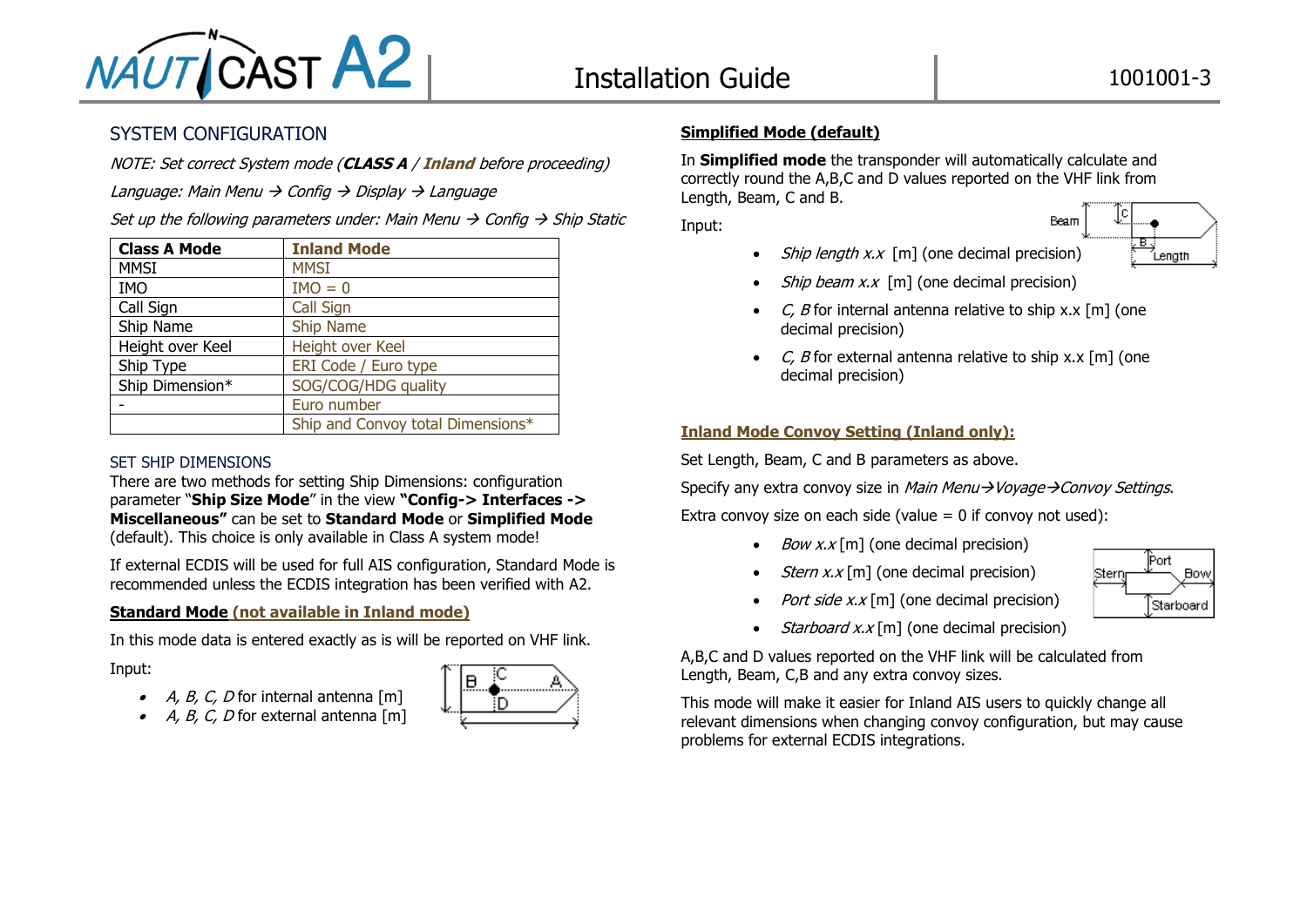

# SYSTEM FUNCTIONAL TEST

Please consult the product manual, included on the Nauticast Data Card (USB-Stick) or download from www.nauticast.com/cms/downloads, if any questions occur.

### SYSTEM POWER UP

The Nauticast A2 will start to operate when power is connected, the device does not have a power switch. The system is fully operational within 2 minutes.

### TRANSPONDER STATUS LEDs

Normal operation can be verified using the LEDs on the front. Tx and Rx LEDs will flash during VHF Tx and Rx. Status LEDs on the transponder signal these operational states:

| <b>SYSTEM STATUS</b>        | <b>STATUS LED</b>   |
|-----------------------------|---------------------|
| Normal Operation            | Solid GREEN         |
| Unacknowledged active alert | <b>Flashing RED</b> |
| Acknowledged active alert   | Solid RED           |
| Power failure               | OFF                 |

Note: LEDs will behave differently during a system boot. Allow two minutes from power-on before checking of LED status.

### ALERT LIST

Make sure no unexpected alerts are active. Main Menu  $\rightarrow$  Alert

Disable any active alerts not applicable for the installation in the **Alert Config** View. Main Menu  $\rightarrow$  Config  $\rightarrow$  Alert

Quick access to the alert list is available by pressing the "ESC" button for 3 seconds.

### TIME AND DATE

Verify system time and date in the upper right corner. If incorrect, the transponder internal GPS does not have a position fix. This will also be indicated by an alert "UTC Sync Invalid".

### GPS STATUS

Verify GPS antenna installation quality in the GPS Status View: Main Menu  $\rightarrow$  Status  $\rightarrow$  GPS Status

### VHF Communication Test

Verify two way VHF communication with other vessels in the **Comm. Test** View. Menu  $\rightarrow$  Maintenance  $\rightarrow$  Comm. Test.

# **Mounting**

The Nauticast A2 can be panel or gimbal mounted (optional accessories 1001005 or 1001006). For flush mounting, remove the gimbal mount jacket. Use the cutout dimensions in the figure below. Do not exceed the cutout area, the screw holes may be too close to the cutout. A 1:1 scale cutout drawing is included on the Data Card. If printed, verify scale has not changed by measuring given dimensions.



# Blue Sign Installation